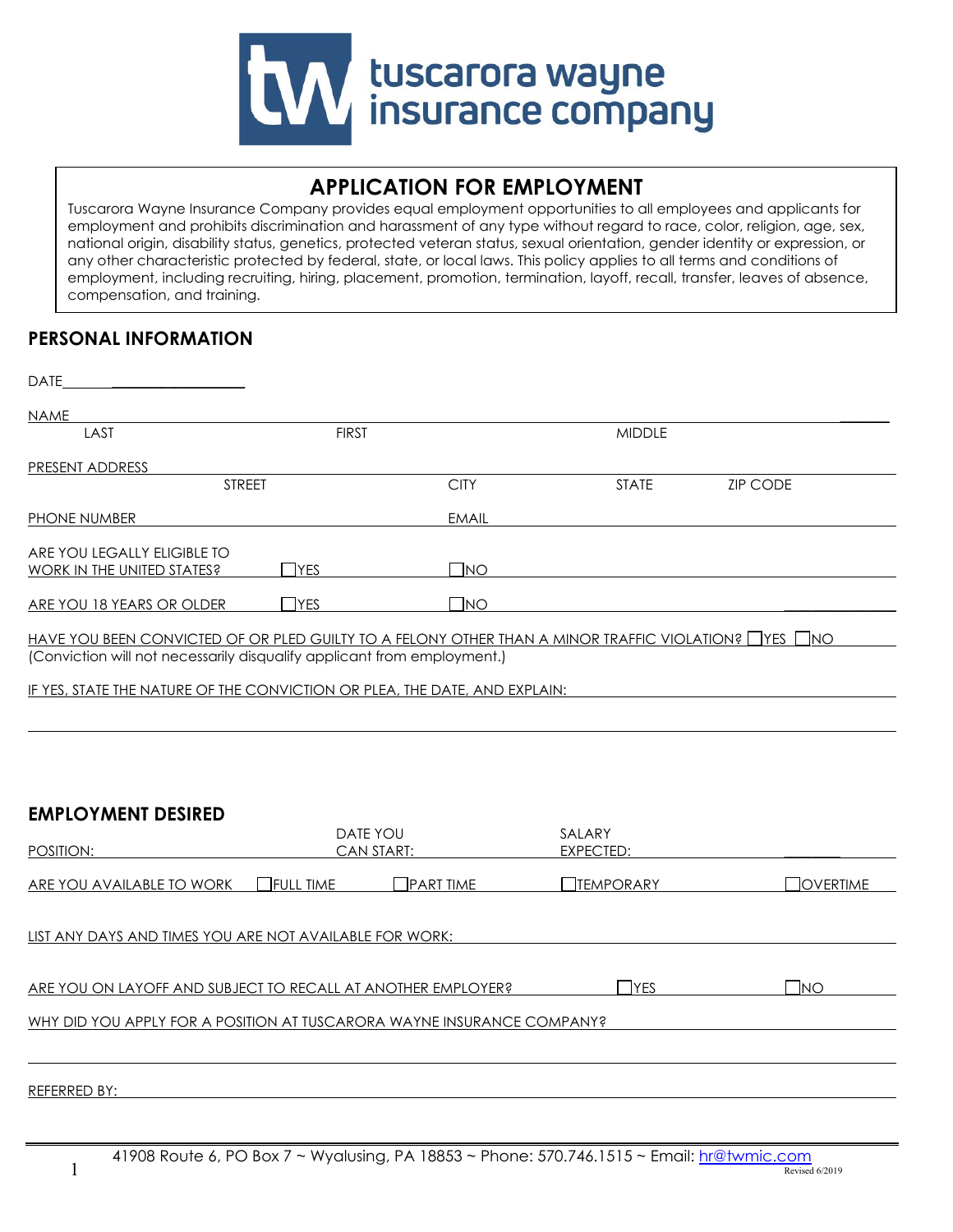# **EDUCATION**

|                                                       | Name /Location<br>Of School                                                                                   | Number Years<br>Completed      | Did You<br>Graduate        | Courses Pursued/<br>Degrees Granted                                                     |
|-------------------------------------------------------|---------------------------------------------------------------------------------------------------------------|--------------------------------|----------------------------|-----------------------------------------------------------------------------------------|
| <b>ELEMENTARY SCHOOL:</b>                             |                                                                                                               |                                |                            |                                                                                         |
| <b>HIGH SCHOOL/GED:</b>                               |                                                                                                               |                                |                            |                                                                                         |
| <b>COLLEGE OR</b><br>UNIVERSITY:                      |                                                                                                               |                                |                            |                                                                                         |
| <b>TRADE, BUSINESS OR</b><br><b>TECHNICAL SCHOOL:</b> |                                                                                                               |                                |                            |                                                                                         |
| CORRESPONDENCE<br>SCHOOL /COLLEGE:                    |                                                                                                               |                                |                            |                                                                                         |
| JOB RELATED SKILLS:                                   |                                                                                                               |                                |                            |                                                                                         |
|                                                       | JOB-RELATED CERTIFICATIONS/PROFESSIONAL MEMBERSHIPS:                                                          |                                |                            |                                                                                         |
|                                                       | WHY DO YOU THINK YOU WOULD MAKE A VALUABLE EMPLOYEE OF TUSCARORA WAYNE INSURANCE COMPANY?                     |                                |                            |                                                                                         |
| <b>WORK EXPERIENCE</b>                                |                                                                                                               |                                |                            |                                                                                         |
| <b>DATE</b><br><b>MONTH AND YEAR</b>                  | FORMER EMPLOYERS (LIST BELOW FORMER EMPLOYERS, STARTING WITH LAST ONE FIRST.)<br>NAME AND ADDRESS OF EMPLOYER | <b>HOURLY RATE/</b><br>SALARY  | <b>JOB</b><br><b>TITLE</b> | <b>IMMEDIATE</b><br><b>SUPERVISOR</b><br><b>TELEPHONE</b>                               |
| <b>FROM</b><br><b>TO</b><br><b>FROM</b>               |                                                                                                               |                                |                            |                                                                                         |
| <b>TO</b><br><b>FROM</b><br>$\underline{TO}$          |                                                                                                               |                                |                            |                                                                                         |
|                                                       | MAY WE CONTACT THE EMPLOYERS LISTED ABOVE?                                                                    | $\Box$ YES<br>$\n  \square NO$ |                            |                                                                                         |
|                                                       |                                                                                                               |                                |                            | <u>IF NO, INDICATE WHICH ONE(S) YOU DO NOT WISH US TO CONTACT AND STATE REASON WHY.</u> |
|                                                       |                                                                                                               |                                |                            |                                                                                         |
|                                                       | <u>HAVE YOU EVER BEEN DISCHARGED OR ASKED TO RESIGN FROM A POSITION? □ YES</u>                                |                                | $\Box$ NO                  |                                                                                         |
|                                                       | IF YES, PLEASE STATE THE EMPLOYER AND DATES OF EMPLOYMENT                                                     |                                |                            |                                                                                         |
|                                                       | WHICH FORMER POSITION DID YOU LIKE BEST & WHY?                                                                |                                |                            |                                                                                         |
|                                                       |                                                                                                               |                                |                            |                                                                                         |
|                                                       | WHICH FORMER POSITION DID YOU LIKE LEAST & WHY?                                                               |                                |                            |                                                                                         |
|                                                       |                                                                                                               |                                |                            |                                                                                         |